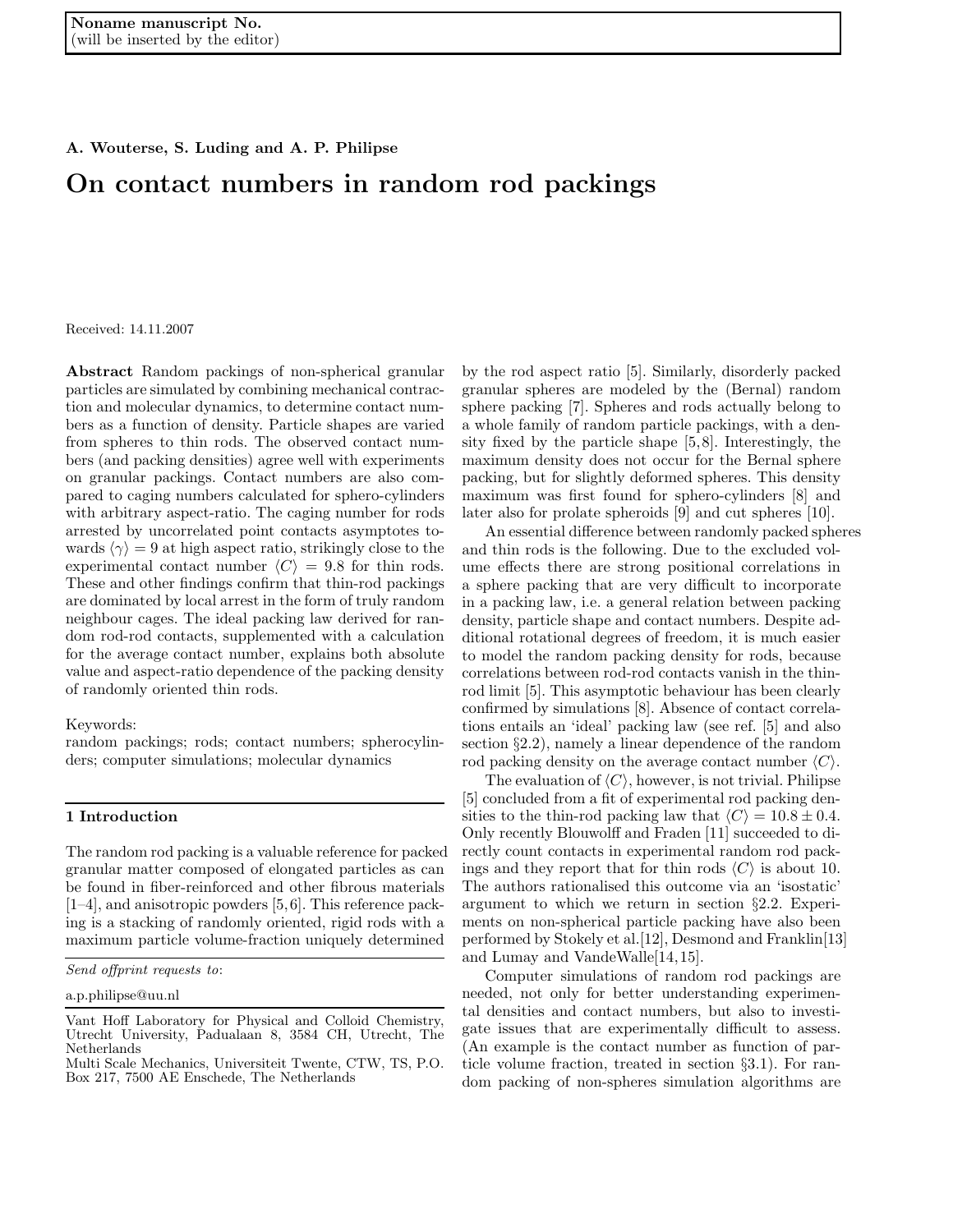available, such as molecular dynamics [16], discrete element method [17], event-driven molecular dynamics [18, 19] and the mechanical contraction method (MCM). The MCM generates reproducible random packings of spheres and various non-spherical shapes [8,10] with densities that are slightly below values from event driven molecular dynamics [9]. However, the MCM has yielded contact numbers that are unphysical for high aspect ratio spherocylinders. Defining a contact via a threshold distance [8] yielded for thin spherocylinders that  $\langle C \rangle$  is about 3, which is too low to achieve mechanical stability and anyhow much below the experimental values mentioned above.

The aim of this study is firstly to reproduce experimental contact numbers by combining MCM and molecular dynamics, secondly to investigate the dependence of  $\langle C \rangle$  on the particle volume fraction and finally, to analyze contact numbers in terms of a mathematical caging problem. In section §2.1 we describe the simulation method and the evaluation of contact numbers employing expansion of particles that interact via a springdashpot model. The caging problem, i.e., finding the average minimal number of uncorrelated contacts needed to arrest a particle, has only been solved for spheres [20,21] and 2-dimensional discs [22]. In section  $\S 2.2$  we explain a numerical solution of the caging problem for sphero-cylinders with arbitrary aspect-ratio. One of the issues in the discussion in section §3 is whether magnitude and aspect-ratio dependence of contact numbers for randomly packed rods can be explained as a local caging effect.

## 2 Methods

## 2.1 Simulation method

The starting configuration is a random particle packing generated with the MCM [8]. The particles are then expanded in steps at a constant growth rate. Contacts created between particles are modeled as spring-dashpots following Silbert et al. [23] for spheres and Pournin et al. [24] for spherocylinders. The approach of these authors was adopted in the sense that only the normal component of the overlap was considered whose magnitude is calculated as the diameter minus the shortest distance between the two line segments forming the spherocylinders (see fig. 1). The contact force acting between overlapping particles is then given by

$$
\mathbf{f} = -\left(k\delta + \gamma \mathbf{v}_{rel} \cdot \hat{n}\right)\hat{n} \tag{1}
$$

where k is a spring constant,  $\delta$  is the amount of overlap between two particles,  $\gamma$  is a viscosity constant,  $\mathbf{v}_{rel}$ is the relative velocity of the two particles and  $\hat{n}$  is a unit vector in the direction of the shortest distance between the two line segments forming the two spherocylinders. All particles experience a small background viscosity force but friction between particles is not modeled.



Fig. 1 Illustration of the overlap  $\delta_{ij}$  that is shown as a line segment,  $\hat{n}$  is the unit vector that points into the direction of the line segment and  $\mathbf{r}_{cij}$  is the branch vector connecting the center of mass of a particle with the center of the overlap line, i.e. the contact.

Typical simulation parameters are  $k = 10^5$ ,  $\gamma = 10$ ,  $\gamma_{bg} = 0.1$  and  $dt = 10^{-5}$  during the growth and  $10^{-4}$ during relaxation. The mass of a particle is equal to the particle volume, i.e. density is equal to one. The particle positions are updated by integrating the Newton-Euler equations of motion using a simple Euler scheme [25]:

$$
\begin{aligned}\n\dot{x} &= v\\ \n\dot{p} &= f\\ \n\dot{q} &= \frac{1}{2}\omega q\\ \n\dot{L} &= \tau\n\end{aligned} \tag{2}
$$

where  $q$  is a quaternion representing the orientation of a particle,  $\omega$  is the angular velocity, L is the angular momentum and  $\tau$  is the total external torque.

The expansion of particles is terminated when a userspecified volume fraction is reached and after that the system of spheres is allowed to relax to zero total (kinetic + potential) energy within the numerical error. Then the size of the particles is increased again by a small increment such that the volume fractions increases by 0.1 and the relaxation is repeated. The final volume fraction is reached when it is no longer possible for the system to relax to zero potential energy by reorganization in response to the overlaps (forces) created. The expansion rate and viscosity of the particles were chosen such that the kinetic energy component of the total energy is about 10-100 times smaller than the potential energy on average during a simulation run in order to keep the final structure as close as possible to the original starting configuration generated with the MCM and to maintain a disordered structure during the simulation. The final kinetic energy of the spheres is zero within the numerical error. The method described here is similar to [26,27], where disordered collections are created by minimizing potential energy using a conjugate gradient method. In these studies particles can grow or shrink depending on whether the configuration is above or below the jamming point.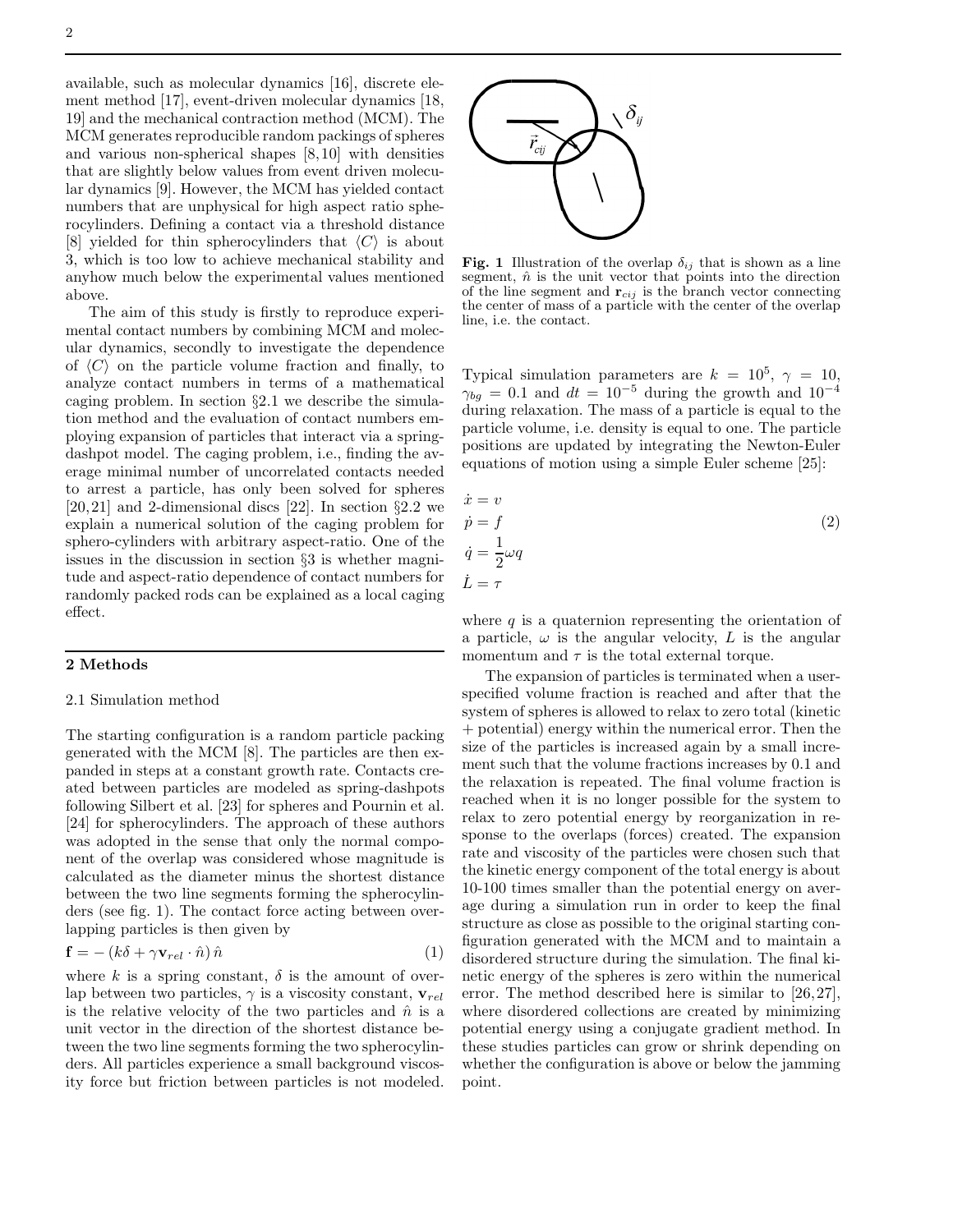#### 2.2 Caging of non-spherical particles

The random contact equation[5] states that for a random packing with completely uncorrelated contacts, the volume fraction  $\phi$  is given by

$$
\phi = \frac{\langle C \rangle V_p}{V_{excl}} \tag{3}
$$

where  $\langle C \rangle$  is the average contact number per particle,  $V_p$  the particle volume and  $V_{excl}$  the orientationally averaged excluded volume for two particles, i.e., the volume that cannot be occupied by the center of mass of one spherocylinder with fixed orientation when sliding over another spherocylinder. For spherocylinders with diameter  $D$  and a length  $L$ , the excluded volume [28] is

$$
V_{excl} = \frac{4}{3}\pi D^3 + 2\pi LD^2 + \frac{\pi}{2}DL^2
$$
 (4)

Substituting  $(4)$  into  $(3)$  we find for the limit of thin rods:

$$
\phi \frac{L}{D} \approx \frac{\langle C \rangle}{2}; \text{ for } \frac{L}{D} \gg 1
$$
\n(5)

This packing law for random thin rods has been verified in experiments [5,11] as well as simulations [8].

To calculate a value for  $\langle C \rangle$  we note that in a rod packing almost all particles are caged/jammed i.e. the particles cannot move because their movement is blocked by neighboring particles. Consequently, an appropriate mathematical approximation for  $\langle C \rangle$  is to calculate the caging number  $\langle \gamma \rangle$ , defined as the minimum average number of contacts required to immobilize a particle by randomly placed contacts, where a contact can be a fixed point or another particle. Analytical solutions exist for 2-dimensional disks [21] and for 3-dimensional spheres caged by point contacts[20]. In Ref.[22] a caging number is calculated for rods ( $\langle \gamma \rangle = 5$ ) where only the translations are blocked, which is a lower bound for the contact number in random rod packings.

Here we show how to calculate the caging number  $\langle \gamma \rangle$ for general shapes using a linear algorithm. In Ref.[29] it is shown that the relative acceleration of  $n$  contact points under the application of non-zero forces in a collection of rigid bodies can be written as the linear equation

$$
A\mathbf{f} + \mathbf{b} = \mathbf{a} \tag{6}
$$

where  $A$  is a symmetric and positive semi-definite  $n$  $x \in \mathbb{R}$  matrix,  $f$  is a vector with all elements larger than or equal to zero,  $f \geq 0$ , representing a positive pushing force, b is a vector that takes external forces into account and a is a vector whose elements consist of the relative accelerations of the n contact points. Rigid bodies are not allowed to overlap, which requires  $a \geq 0$ , which can be written as a so-called Linear Complementarity Problem (LCP)[30,31], which is defined as follows:

$$
A\mathbf{f} + \mathbf{b} \ge 0, \mathbf{f} \ge 0 \text{ and } \mathbf{f}^T (A\mathbf{f} + \mathbf{b}) = 0 \tag{7}
$$

In the caging problem contacts are randomly placed on a rigid body until all translations and rotations are

blocked for that body. A body is caged if the relative acceleration at all contact points is zero under the application of a non-zero force [32] and we can use a LCP solver to determine whether a body is caged or not by examining the total force acting on a body. For a spherocylinder, fixed contact points are randomly distributed on the spherocylinder with the restriction that the probability to place a contact on a hemi-spherical cap or the cylindrical part is proportional to their respective surface areas.

## 3 Results and discussion

### 3.1 MCM+MD hybrid simulation results

A random sphere gas consisting of 2048 particles is contracted with the MCM to a volume fraction of 0.49. The spheres are then grown in size at various growth rates and the average contact number was recorded as a function of volume fraction (Fig. 2a). Note that only the final points in Fig. 2a and Fig. 2b correspond to mechanically stable packings, whereas the other points represent intermediate states during the simulation. A lower growth rate keeps the spheres in contact resulting in a higher contact number. At a volume fraction of around 0.60 the average contact number becomes the same irrespectively of the growth rate. Similar results were obtained in the work of Silbert et al. [23] where the packing properties depended on the coefficient of restitution and the friction coefficient but became independent of simulation parameters in the limit of close packing. The same procedure was followed for spherocylinders of aspect ratio 1.5, 6 and 11 with results shown in Fig. 2b. Note that the generated packings are not stable at low volume fractions and should be considered as disordered collections of particles in contact. Only above a certain volume fraction (different for different aspect ratios) do the packings become stable - as indicated by the jump in Fig. 2b. For frictionless spheres the strict criterion for stability is  $C \geq 6$  (if rattlers are excluded) but we do not exclude rattlers here so that C for a stable packing can be somewhat smaller than 6. Note that there is no jump around the stability onset, but the different growth rates converge. In contrast to spheres, where the contact number increases roughly linearly with volume fraction, spherocylinders show a sharp non-linear increase in contact number from about three up to a value between 9 and 10. Reducing the growth rate leads to a less steep increase.

As the volume fraction increases the distribution of contact numbers keeps roughly the same shape (Fig. 3) but the average shifts to a higher value. Note also that the average contact number (Fig. 2b) at the maximum density is fairly insensitive to the aspect ratio. This is consistent with the trend in the average caging number below in Fig. 10.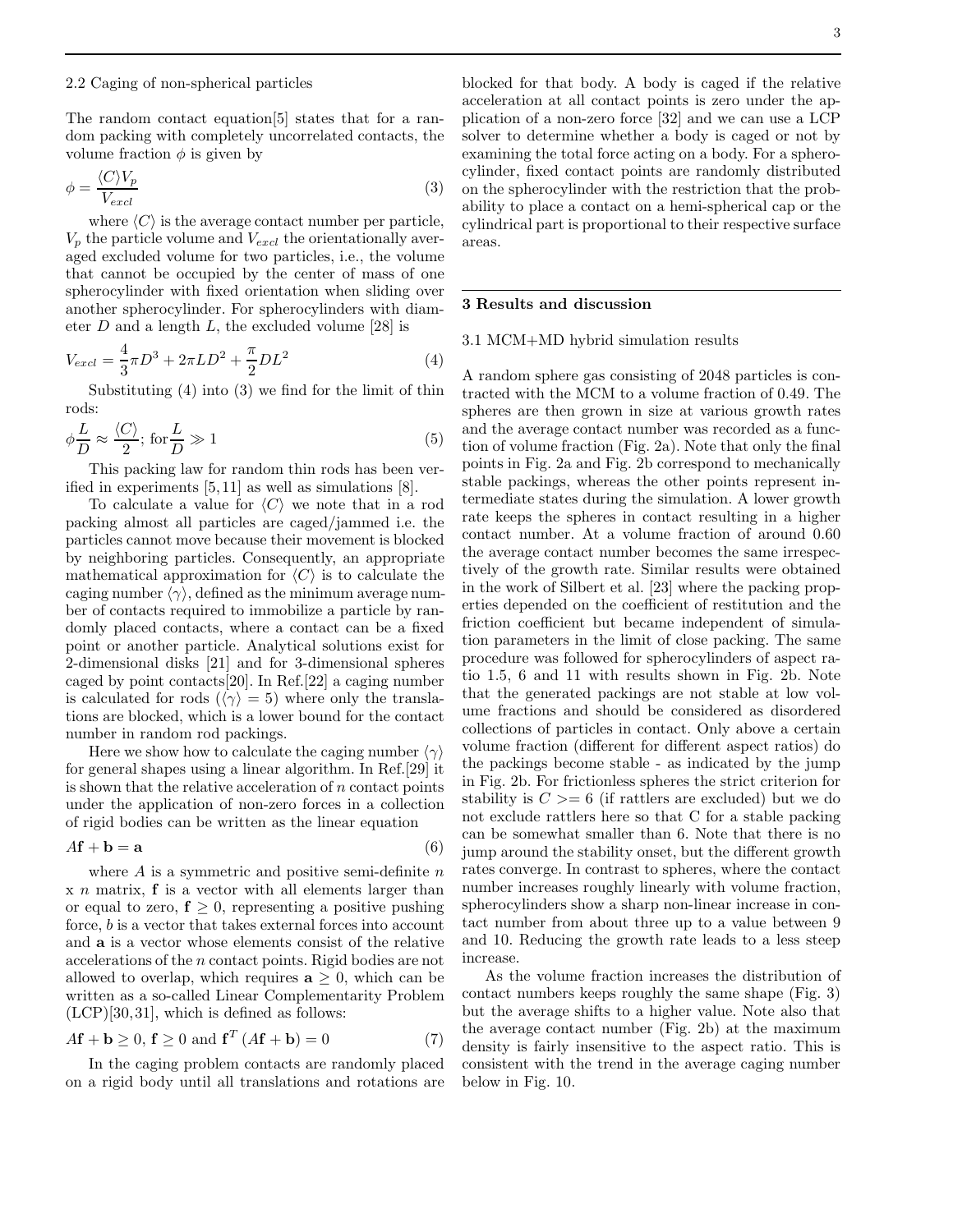

Fig. 2 Evolution of contact number as a function of volume fraction for random packings with expanding particles. (a) Spheres with different growth rates (b) Spherocylinders with aspect ratio  $\alpha = \frac{L}{D} = 1.5$  (circles), 6 (triangles) and 11 (squares).



Fig. 3 Distribution of contact numbers in random rod packings at different volume fractions for aspect ratio  $\alpha = 1.5$ (a) and (b) 11. Black bars represent the maximum random packing density for the given aspect ratio.

The sharp non-linear increase in contact number in fig. 2b for the spherocylinders could indicate a phase transition such that upon increasing the volume fraction of the random spherocylinder packings, the amount of order is increased in the packings due to alignment of spherocylinders. Graphical rendering of the packings (Fig. 4), however, shows that the sharp increase in fig. 2b is not caused by particle alignment but apparently by particles suddenly coming into contact with each other.

A study of the nematic order parameter  $S$  (Fig. 5) confirms that the packings remain disordered ( $S \approx 0$ ) as the particles grow in size, however, the spikes in the order parameter indicate small orientational changes in the packing. Donev et al. [33] calculated S for spheroids and found an experimental value in the order of 0.05 consistent with the values in Fig. 5.

As the volume fraction increases, more particles come into contact and motion is progressively hindered. The percentage of caged particles was calculated, defining a caged particle as a particle whose translations and rotations are blocked by the presence of its contacting neighbors [20,21]. It should be noted that the percentage of caged spheres does not provide a criterion for the stability of a sphere packing. A packing can be static when non-caged spheres rest on other spheres. Furthermore, caging is a local criterium and for modeling global jamming more complicated linear programming algorithms are necessary [34] but it appears that long thin rods form an exception to this due to their highly uncorrelated en-



Fig. 4 Graphical rendering of several packings. (a) Rods with aspect ratio  $\alpha = 1.5$  at  $\phi = 0.51$  and at their maximum random packing density (b)  $\phi = 0.708$  (c) Rods with aspect ratio 11 and  $\phi = 0.40$  and at their maximum density (d)  $\phi = 0.43$ . These images indicate that the steep rise in contact number in Fig. 2b is not accompanied by a significant structural change.



Fig. 5 Order parameter  $S$  as a function of volume fraction for spherocylinders with aspect ratio  $\alpha = 1.5$  (circles), 6 (triangles), 11 (squares). Upon increasing the volume fraction no significant increase in the amount of order is observed.

tanglement. Nevertheless, a packing with a large percentage of non-caged spheres will certainly be unstable.

Slower expansion rates produce packings with more caged spheres as can be seen in Fig. 6a. The starting configuration was generated with the MCM. Possibly, a slow expansion rate leaves the cages intact whereas a higher rate destroys the initial cages, resulting in more non-caged spheres at lower volume fractions. A growth rate lower than  $10^{-9}$ , for example  $10^{-10}$ , did not produce more caged spheres but a percentage similar to  $10^{-9}$ . This explanation is supported by the graph of the con-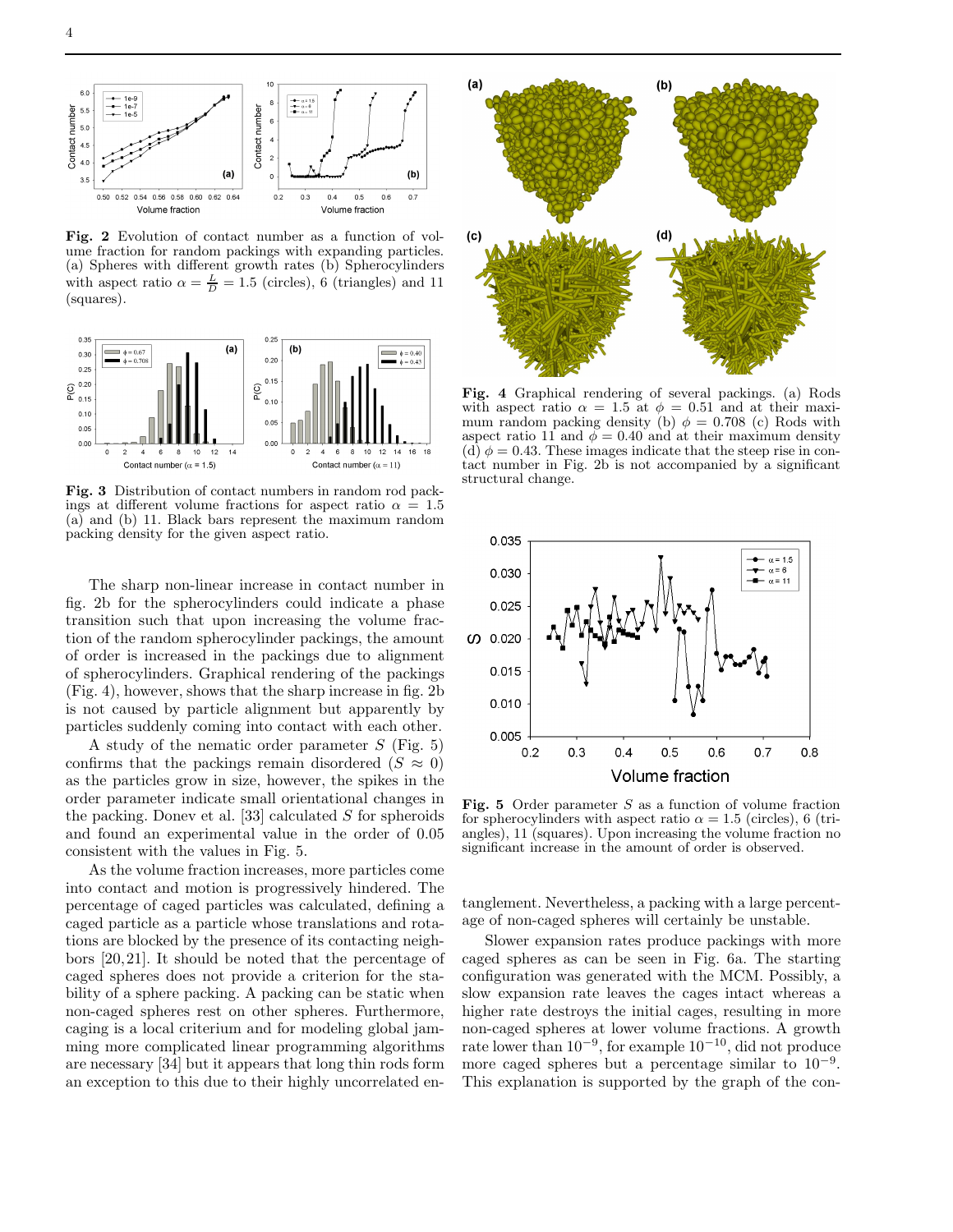

Fig. 6 Fraction non-caged particles as a function of volume fraction for different expansion rates (a) spheres (b) spherocylinders with aspect ratio  $\alpha = 1.5$  (c) Fraction of non-caged rods with aspect ratio  $\alpha = 1.5$  (circles), 6 (triangles) and 11 (squares) in the quasi-static limit with growth rate  $10^{-7}$ .

tact number versus volume fraction (fig. 2a): for higher growth rates the contact number is lower at the same volume fraction indicating a higher percentage of noncaged spheres. At around 0.61 volume fraction the percentage of non-caged spheres converges for all growth rates while for  $\alpha = 1.5$  this rate independence is obtained for  $\phi > 0.68$ , see Fig. 6b.

The caging of spherocylinders was studied as described in section §3. In fig. 6b the percentage of non-caged particles is plotted as a function of volume fraction for different growth rates. For the caging of rods only the blocking of translations and rotations perpendicular to the axis of symmetry were checked. The percentage of non-caged spheres and spherocylinders is directly correlated to the contact number as can be seen by comparing fig. 2 and 6.

Fig. 2b and fig. 6c also show clear similarities; when the contact number sharply increases, the fraction of non-caged particles sharply decreases. Plotting the percentage of non-caged particles as a function of contact number (Fig. 7) shows that the percentage of non-caged particles is almost independent of the aspect ratio.

#### 3.1.1 Aspect ratio dependence for random rod packings

So far packing properties of spherocylinders with three different aspect ratios have been studied with the hybrid MCM-MD method, which yielded packings with different volume fractions but having roughly the same contact number. To see how the contact number depends on the aspect ratio, and whether it depends on the method, we now consider in more detail the volume fraction and contact number as a function of aspect ratio. In fig. 8 the volume fraction of a random spherocylinder packing is plotted as a function of aspect ratio for the MCM and the MD simulation of growing particles. The shapes



Fig. 7 Fraction of non-caged particles as a function of contact number from data of fig. 2b and fig. 6c showing that the percentage of non-caged particles is almost independent of the aspect ratio for growth rate  $10^{-7}$ .



Fig. 8 Volume fraction of a random spherocylinder packing as a function of aspect ratio (circles) MCM and (triangles) MD. The line corresponds to eq. (5). (b) Log-log plot of the volume fraction as a function of aspect ratio with slope -1.08.

of the curves are very similar and the volume fraction obtained via the MD simulation is slightly higher, as expected, since the MCM packings are used as starting configuration for the growth procedure. Note that the simulation data approach the thin-rod packing law eq. (5) at an aspect ratio in the range 10 - 20. This is also the aspect ratio range in fig. 10 below in which the caging number asymptotes to its constant value in accordance with eq.  $(5)$ .

Though the volume fractions between the two methods do not differ much, there is a difference in the contact number (Fig. 9). For the MD simulation the contact numbers are clearly higher than for MCM and comparable to the results from Blouwolff and Fraden [11] for uncompacted rods. Blouwolff and Fraden give an argument for the contact number in random rod packings, which we briefly recapitulate here. For  $N$  rods, there will be  $N_c = N\langle C \rangle/2$  contacts and  $N_c$  contact equations that must be satisfied. Rods have 5 degrees of freedom, so there are a total of 5N variables specifying the configurations of the rods. The number of constraint equations must be less than the number of variables, yielding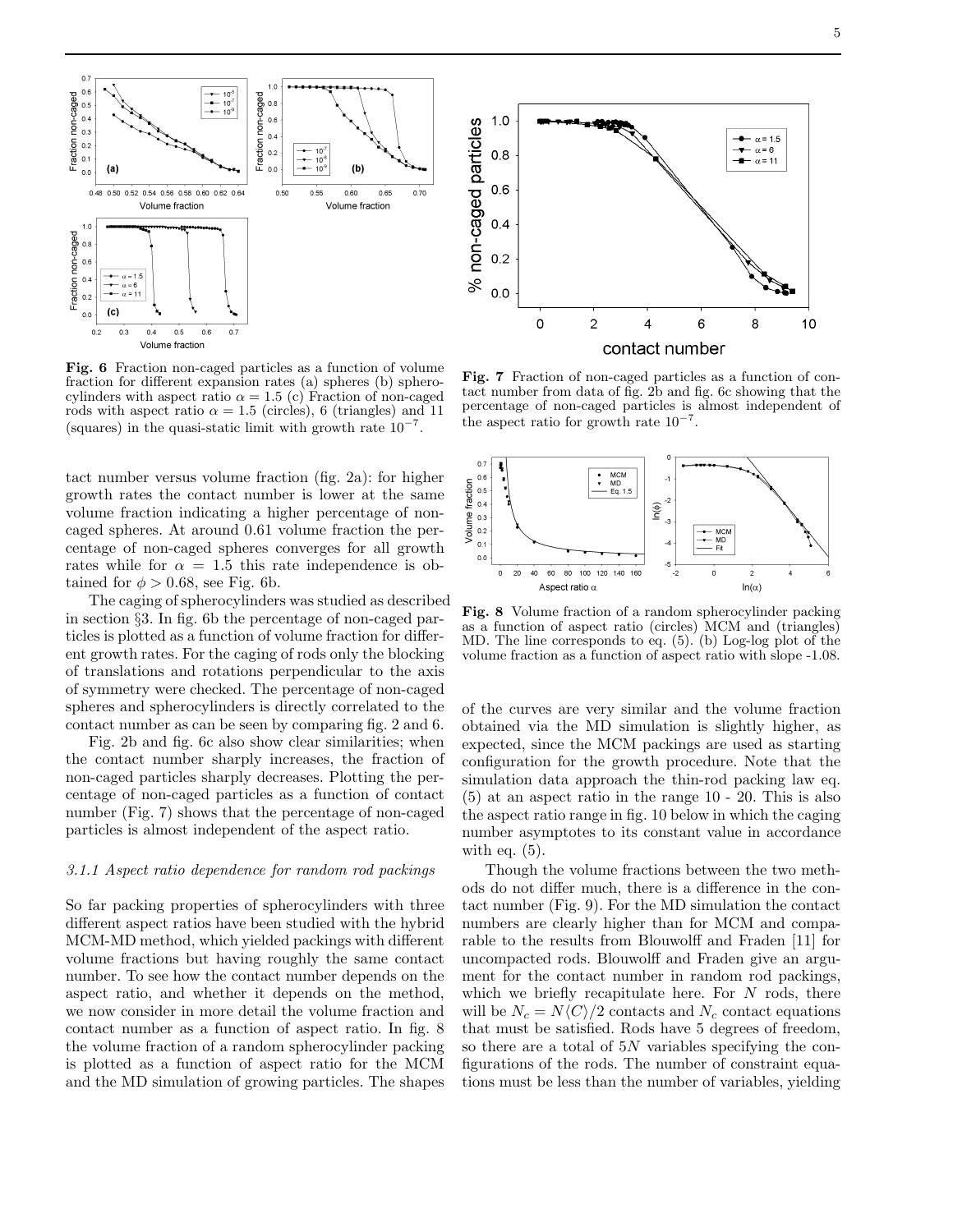

Fig. 9 Contact number  $\langle C \rangle$  as a function of aspect ratio for random spherocylinder packings at the close packing volume fraction. The dip in contact number after aspect ratio 6 is probably due to the packings being not completely jammed and further densification should be possible.

 $N\langle C \rangle/2 \leq 5N$  and  $\langle C \rangle \leq 10$ . Mechanical stability gives 5 force-torque equations per particle. The number of mechanical stability equations cannot exceed the number of force variables, thus,  $5N \leq N\langle C \rangle/2$  or  $10 \leq \langle C \rangle$ . Combining these two limits gives the isostatic value  $\langle C \rangle = 10$ . In [10,35] it is noted that the isostatic contact value is not reached when spherocylinders are only slightly deviating from spheres. The number of degrees of freedom changes discontinuously and via the isostatic conjecture the number of contacts should change discontinuously too which, however, is not observed in computer simulations.

In fig. 9 the contact number is plotted as a function of aspect ratio for random spherocylinder packings. The contact number increases monotonically and asymptotes towards a value between 9 and 10, which agrees quite well with the direct experimental value  $\langle C \rangle = 9.8 \pm 0.3$  found in Ref. [11]. The finding that  $\langle C \rangle$  asymptotes towards a constant value implies according to the random contact equation (1.5) the scaling  $\phi L/D = \frac{\langle C \rangle}{2}$  for  $L/D \gg 1$ , which has also been found experimentally [5,11]. In the next section a physical explanation for this constant  $\langle C \rangle$ will be given in terms of a local caging argument. The molecular dynamics procedure allows for slightly denser packings with better-defined contacts. The value of 10 is not reached but possibly implementing a "shaking" algorithm, which perturbs the packings without inducing an ordered phase allows for further densification and increase of contact number.

#### 3.1.2 Contact number as a function of aspect ratio

In Ref. [32] it was shown that the parking number for spheres is about 8.4 but that it is not possible to pack each sphere with that contact number locally due to excluded volume effects. A contact number below the parking number is more optimal for a dense disordered packing of spheres. When slightly deviating from spheres the surface area of the particles hardly changes and also the excluded area as described for spheres in Wouterse et al. [21] will not alter significantly. Thus the parking number [36] for small aspect ratio spheroids and spherocylinders is expected to be around the same value as for spheres, which is below 10 and the parking number is an upper bound for the number of contacts that can be placed at random. It should be noted that the parking number is not really well-defined for higher aspect ratio spheroids and spherocylinders. As contacts are added randomly the available parking space decreases due to the non-overlap condition. At a certain point only spherocylinders with the right orientation will fit in that space which induces alignment in the particles.

#### 3.2 Caging number for spherocylinders

Using the formalism described in section §2.2 we reproduced the exact caging number  $\langle \gamma \rangle = 5$  for twodimensional disks caged by uncorrelated point contacts[22]. We determined the caging number for infinitely long rods, considering only translations and rotations perpendicular to the axis of symmetry to be blocked (thus the rods can always move along and rotate around their long axis). The result for two- and three-dimensional rods is, respectively,  $\langle \gamma \rangle = 5$  and  $\langle \gamma \rangle = 9$ . The caging number for spherocylinders as a function of aspect ratio was calculated (Fig. 10) where contacts are placed randomly on the cylindrical part or the hemi-spherical end caps with a probability proportional to the surface area of the cylindrical respectively hemi-spherical surface. For aspect ratio zero the caging number for 3-d spheres  $\langle \gamma \rangle = 7$  is reproduced numerically; a number derived analytically elsewhere [20]. For high aspect ratios  $\langle \gamma \rangle$  approaches the value of 9 for infinite rods, as expected, since the probability of placing a contact on an end cap vanishes in the thin rod limit. Interestingly, immediately upon deviating from spheres (see fig. 10) the caging number jumps to around 12 and then starts to decrease.

Although we have reproduced limiting cases with our method of which we have the analytical solutions, it is difficult to numerically solve the LCP and it is not completely sure whether the results for almost spherical particles are numerically robust. However, the increase in caging number as such is physically plausible since the volume fraction of a random packing increases upon slightly deviating from spheres which supports the fact that it becomes harder to cage or jam the non-spherical particles.

Even though the caging number is a local contact number, the limiting value of  $\langle \gamma \rangle = 9$  is surprisingly close to the isostatic value of 10 and average contact numbers from experiments  $\langle C \rangle = 10.8 \pm 0.4$  [5] and  $\langle C \rangle$  = 9.8 ± 0.3 [11]. Somewhere in the aspect ratio range 15 - 20 the caging number has become almost constant which is where the random contact equation yields a good comparison with experiments [5,8]. High aspect ratio thin rods have uncorrelated contacts making the point contact approximation a valid choice where the difference in contact number between 9 and 10 could make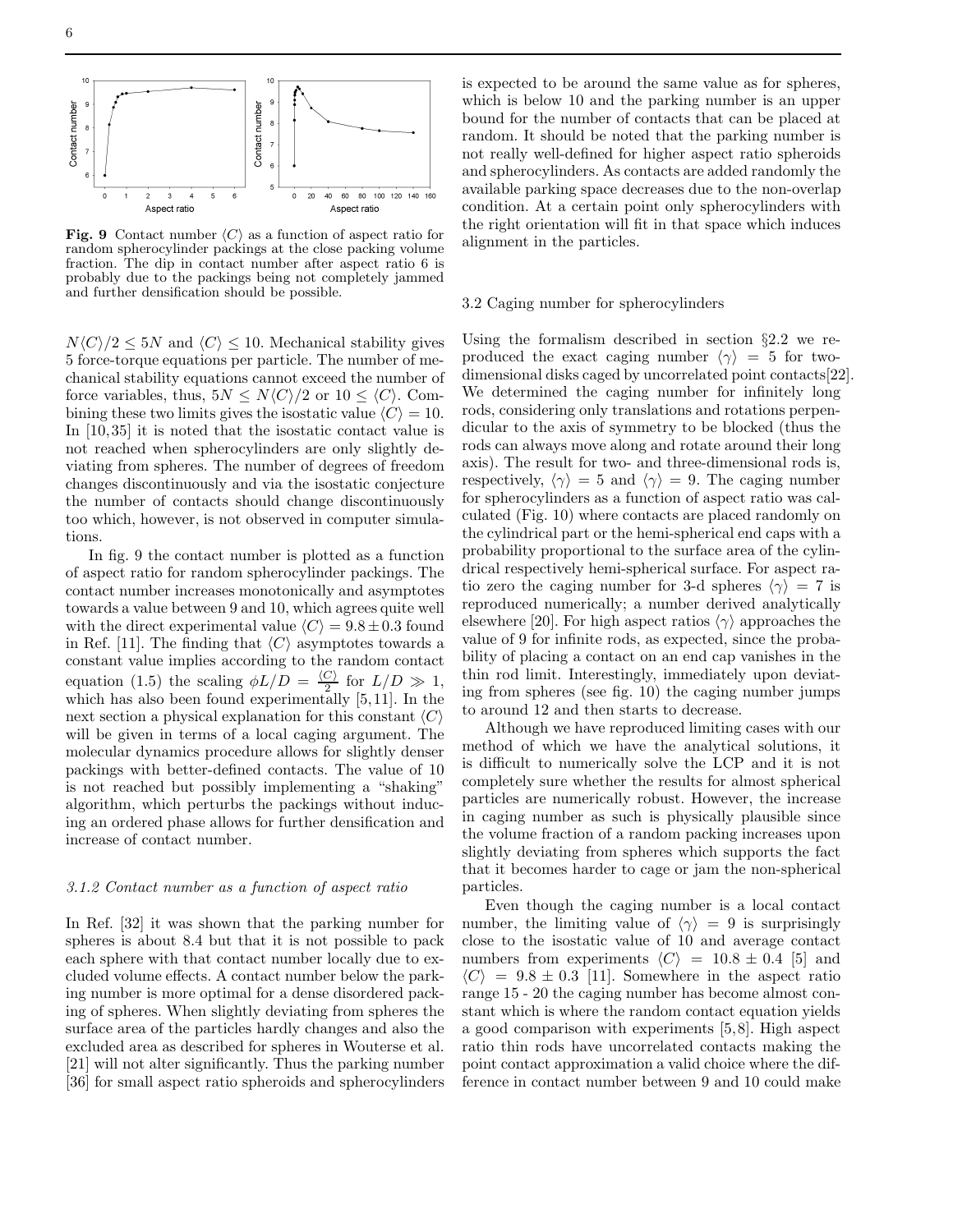



Fig. 10 (a) Average number of contacts required to block rotations and translations perpendicular to the axis of symmetry for a spherocylinder as a function of its aspect ratio, computed as discussed in section 2.2 (b) Distribution of contacts for the caging number of a spherocylinder with aspect ratio 11



Fig. 11 (triangles) Average number of contacts required to block rotations perpendicular to the axis of symmetry and all translations for a spherocylinders as a function of its aspect ratio. (circles) Fig. 10a .

sense to satisfy global jamming conditions. Interestingly, our results match well with simulations on semi-flexible rods, where a caging number of 8 was found [37].

In fig. 11 the caging number is plotted as a function of aspect ratio, for the case where also translations along the axis of symmetry are required to be blocked. Here, the caging number is completely dominated by the probability to place a contact on both hemi-spherical caps, which becomes infinitesimally small in the limit of infinite aspect ratio yielding a sharp increase in the contact number. In view of the experimental and simulated contact numbers it is clear that in random thin rod packings the large majority of rods is unblocked at its ends. It should be noted that any small motion of rods parallel to their main axis has little effect on the random packing density because these axes are randomly oriented.

Performing molecular dynamics simulations on packings prepared with the mechanical contraction method is an efficient way for generating random packings with volume fractions and contact numbers comparable to experimental packings. In the limit of jamming, the packing properties such as contact number and percentage of caged spheres becomes independent of simulation parameters for random sphere packings. For spherocylinder packings the contact number rises sharply at a critical volume fraction up to a value between 9 and 10 at the jamming point in line with the caging number  $\langle \gamma \rangle = 9$ , the isostatic value  $\langle C \rangle = 10$  and the experimental value  $\langle C \rangle = 9.8 \pm 0.3$ . The percentage of non-caged spherocylinders follows the same trend as the contact number as expected. The amount of order does not increase substantially with volume fraction while keeping the aspect ratio constant. At higher aspect ratio the contact number drops, which is probably due to the packing being not totally jammed.

The caging number for rods arrested by uncorrelated point contacts asymptotes towards  $\langle \gamma \rangle = 9$  at high aspect ratio according to the LCP prediction. This value is strikingly close to the experimental contact number  $\langle C \rangle$  = 9.8 for thin rods, which confirms that thin-rod packings are dominated by local effects in the form of truly random neighbour cages. The aspect-ratio independence of the thin-rod caging number further validates the random contact equation. Together with a value for the contact number, either from an isostatic argument or a caging analysis, this law quantitatively explains the density of a random thin-rod packing.

### Acknowledgements

We are grateful to Stephen Williams for valuable discussions and Thijs Vlugt for his great help with setting up computational facilities. This work is part of the Granular Matter programme of the Stichting voor Fundamenteel Onderzoek der Materie (FOM), financially supported by the Nederlandse Organisatie voor Wetenschappelijk Onderzoek (NWO).

#### References

- 1. J. V. Milewski. Fiber-filled plastics. *Ind. Eng. Chem. Prod. Res. Dev.*, 17:363, 1978.
- 2. M. Nardin, E. Papirer, and J. Schultz. Contribution a l'etude des empilements au hasard de fibres et/ou de particules spheriques. *Powder Technology*, 44:131, 1985.
- 3. O. Rahli, L. Tadrist, and R. Blanc. Experimental analysis of the porosity of randomly packed rigid fibers. *C. R. Acad. Sci. Paris*, 327:725, 1999.
- 4. J. F. Rudge, M. B. Holness, and G. C. Smith. Quantitative textural analysis of packings of elongate crystals. *Contrib. Mineral. Petrol.*, 156:413, 2008.